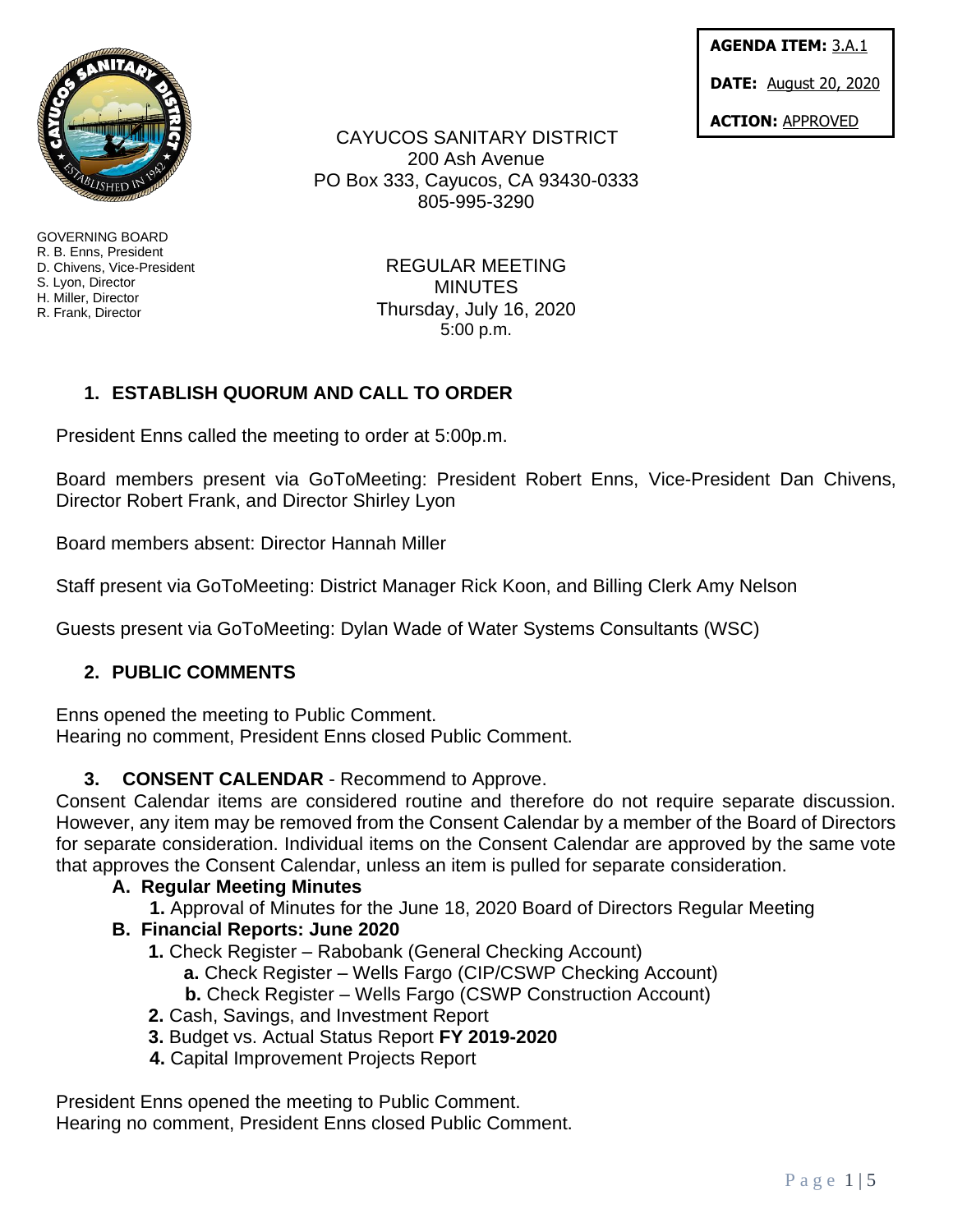**MOTION:** 1st by Frank, to approve items on the consent calendar as prepared. Motion was seconded by Lyon.

**ROLLCALL VOTE:** Frank-yes, Lyon-yes, Chivens-yes, Enns-yes **VOTE 4-0** Motion passed

## **4. STAFF COMMUNICATIONS AND INFORMATION ITEMS:** (NO ACTION REQUIRED)

- **A.** District Manager's Report **June 2020**
- **B.** Monthly Customer Satisfaction Survey Submissions **None**
- **C.** Will Serves New

**Allen, APN 064-182-059, 1975 Cass Ave. – SFR Remodel Baldonado, APN 064-153-041, 80 9th St. – SFR Addition DeNatale, APN 064-262-006, 2885 Orville Ave. – SFR Addition Lindell, APN 064-121-031, 236 Pacific Ave. – SFR Addition**  Will Serves – Renewed **Hofer, APN 064-157-026, 960 Park Ave. – SFR Remodel** Will Serves – Finaled **None** Will Serves – Continue to Serve (No Will Serve Required) **None**

Manager Koon gave a verbal report for the month of June's Admin and Operations departments' activities. Admin staff is continuing cross-training of their respective duties. New staff member Justin Owens is learning quickly. The District continues to observe health recommendations associated with COVID-19 as it relates to District staff and the office opening. District staff completed the transition from Rabobank to Mechanics Bank for the billing and desktop deposit system.

President Enns opened the meeting to Public Comment. Hearing no comments, President Enns closed Public Comment.

Items 4 A through C were received and accepted.

#### **5. DISCUSSION AND CONSIDERATION TO APPROVE THE AGREEMENT FOR PURCHASE AND SALE AND JOINT ESCROW INSTRUCTIONS FOR LOTS 6NW (APN 073-075-016) AND 6SW (APN 065-022-011)**

Manager Koon discussed the Purchase and Sale Agreement for the two lots being sold to the City of Morro Bay for the price of \$338,050.00.

Director Chivens questioned if the City of Morro Bay has any issue with the indemnifications? Koon answered that the indemnifications are the same as what the District received from Chevron, and the City of Morro Bay is currently reviewing the agreement.

President Enns opened the meeting to Public Comment. Hearing no comments, President Enns closed Public Comment.

**MOTION:** 1st by Chivens, to approve the Purchase and Sale Agreement for lots 6N and 6SW for the price of \$338,050.00, subject to the final approval of the District legal counsel. Motion was seconded by Frank.

**ROLLCALL VOTE:** Chivens-yes, Frank-yes, Lyon-yes, Enns-yes **VOTE 4-0** Motion passed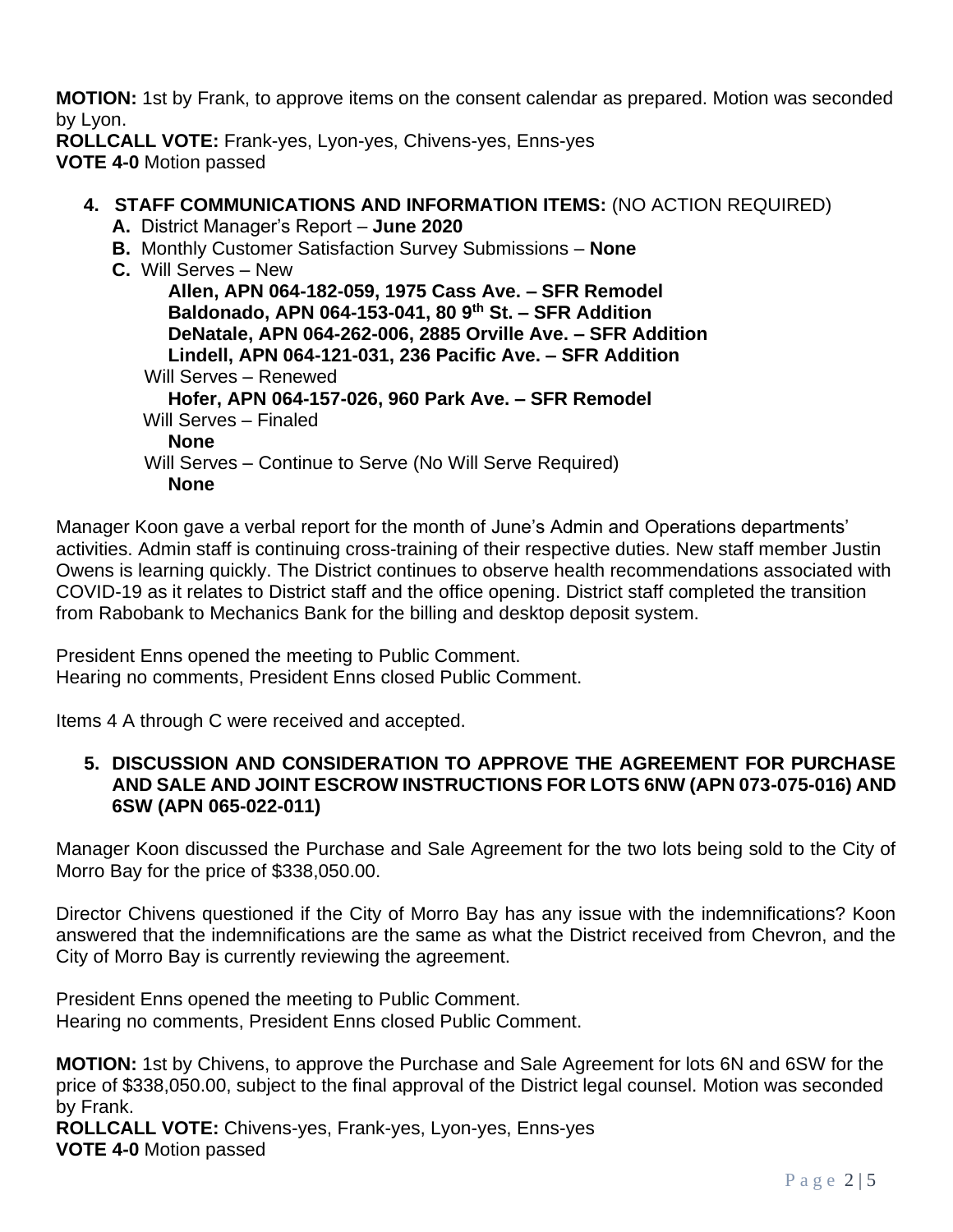## **6. DISCUSSION AND CONSIDERATION TO AWARD THE LIFT STATION 5 CONSTRUCTION CONTRACT AND TO APPROVE THE CONSTRUCTION CONTRACT (STIPULATED PRICE)**

Manager Koon and Dylan Wade of WSC recapped the bidding process and summarized the bids that were received. President Enns noticed that there was a \$1 million difference between the high bid and the low bid, wondered why, and questioned if there might be something wrong with the low bid. Wade commented that the high bidder came in high across the board in all categories, including a significantly higher profit. Koon added that the high bidder would be traveling a longer distance than others and is unfamiliar with the area. Wade assured the Board that he reviewed the low bid carefully and found nothing of concern.

President Enns opened the meeting to Public Comment. Hearing no comments, President Enns closed Public Comment.

**MOTION:** 1st by Lyon, to award the Lift Station 5 construction contract to Raminha Construction and to approve the construction contract for \$1,283,000. Motion was seconded by Chivens. **ROLLCALL VOTE:** Lyon-yes, Chivens-yes, Frank-yes, Enns-yes **VOTE 4-0** Motion passed

#### **7. DISCUSSION AND CONSIDERATION TO APPROVE AMENDMENT #1 TO THE TORO CREEK BRIDGE FORCE MAIN CROSSING PROJECT TO WATER SYSTEMS CONSULTING FOR THE DESIGN AND CONSTRUCTION ADMINISTRATION FOR THE CALTRANS TORO CREEK BRIDGE PROJECT PER THE REIMBURSEMENT AGREEMENT WITH CALTRANS**

Manager Koon explained the three parts of the contract in detail, noting that Phase 1 and 2 of the project are completely reimbursable.

Director Lyon asked for clarification on the numerical figures in WSC's attached report, and Koon elaborated.

President Enns opened the meeting to Public Comment.

John Curti asked if there will be any delay to the project due to a funding issue?

Koon answered that Caltrans had the District do its tie-in first (\$40,000), but it needed to be done anyway. The order of operations was simply changed.

Hearing no further comment, President Enns closed Public Comment.

**MOTION:** 1st by Chivens, to approve Amendment #1 to the Toro Creek Bridge Force Main Crossing Project to Water Systems Consulting for the design and construction administration for the Caltrans Toro Creek Bridge Project per the reimbursement agreement with Caltrans for the not-to-exceed amount of \$271,426.58. Motion was seconded by Frank.

**ROLLCALL VOTE:** Chivens-yes, Frank-yes, Lyon-yes, Enns-yes **VOTE 4-0** Motion passed.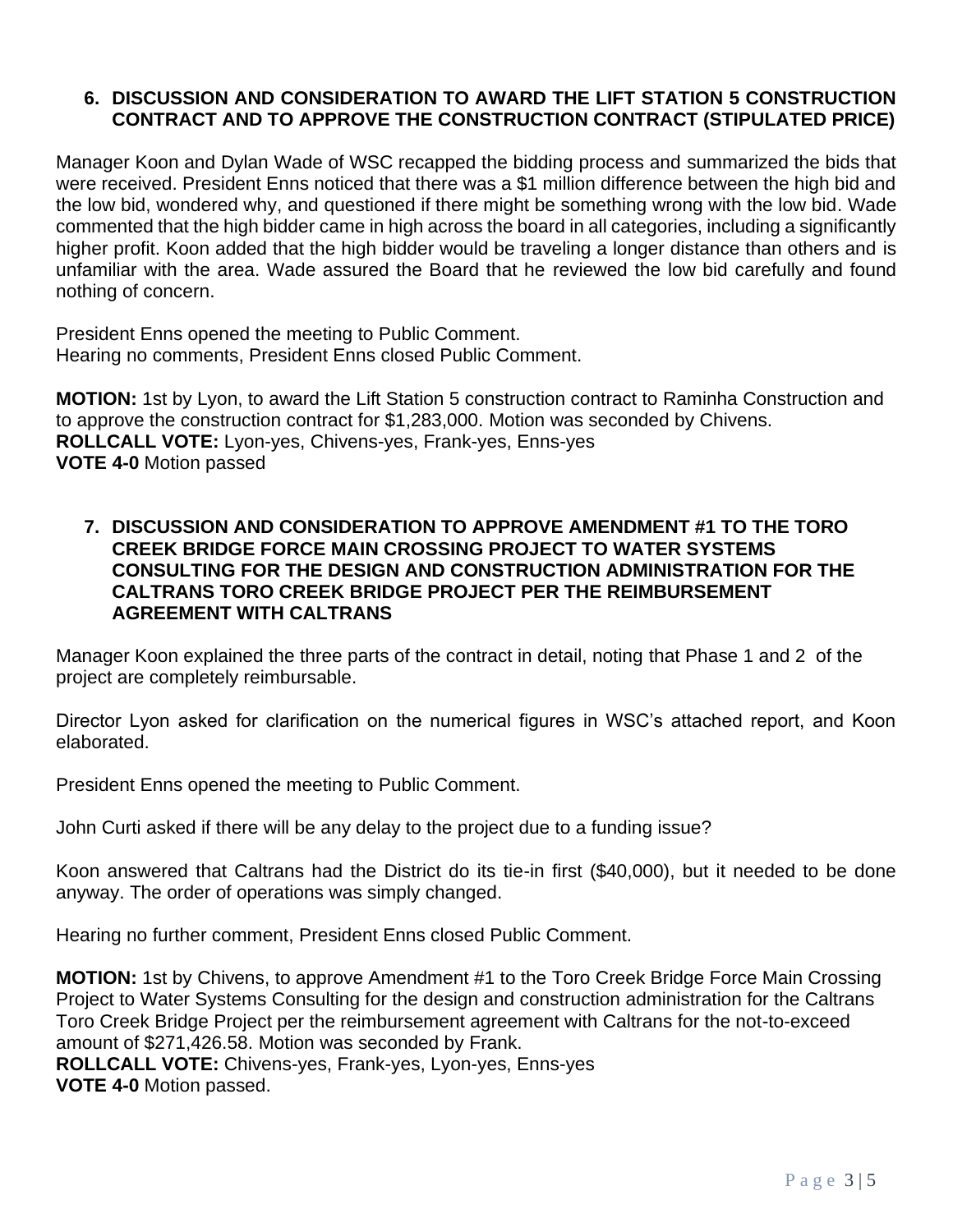### **8. DISCUSSION AND CONSIDERATION TO ADOPT A RESOLUTION WAIVING COMPETITIVE BIDDING, MAKING FINDINGS IN SUPPORT THEREOF AND AUTHORIZING A SOLE SOURCE CONTRACT FOR THE PROCUREMENT OF CONTROL SYSTEMS INTEGRATION AND EQUIPMENT FOR LIFT STATION 5**

Manager Koon summarized the necessity for waiving public works bidding requirements and sole sourcing the Lift Station 5 project, as it is in the District's best interest to have the integration and programming of the control systems at Lift Station 5 and the Water Resource Recovery Facility provided by a single contractor. Dylan Wade of WSC added that it will save 6-12 weeks and reduce risk to the District.

President Enns opened the meeting to Public Comment.

John Curti emphasized that by sole sourcing, the District is saving time, reducing risk, and saving money.

Hearing further no comments, President Enns closed Public Comment.

**MOTION:** 1st by Frank, to adopt Resolution 2020-5, waiving competitive bidding, making findings in support thereof and authorizing a sole source contract for the procurement of control systems integration and equipment for Lift Station 5. Motion was seconded by Lyon. **ROLLCALL VOTE:** Frank-yes, Lyon-yes, Chivens-yes, Enns-yes **VOTE 4-0** Motion passed.

## **9. CAYUCOS SUSTAINABLE WATER PROJECT STATUS UPDATE**

Manager Koon and Dylan Wade of WSC updated the Board on the recent happenings with the CSWP. The metal framing is almost done, and the membranes are underway. Some change orders are anticipated to come in next month but are estimated at less than 1% of the total contract price. Koon is working on the USDA loan and hopes to get a very low interest rate of 1.5 or 1.8% (down from 2.65%); it should be finalized by December. The encroachment permit from Caltrans for the outfall project is the last permit left. Koon met with Charter and AT&T and feels that Charter is a better fit and offers a better deal.

President Enns opened the meeting to Public Comment.

John Curti asked if the full amount of tax credits are available, referencing the Special Meeting in December 2019 for the Power Purchase Agreement with REC Solar.

Hearing further no comments, President Enns closed Public Comment.

Manager Koon answered that the contract signed in December 2019 met all requirements for full tax credits.